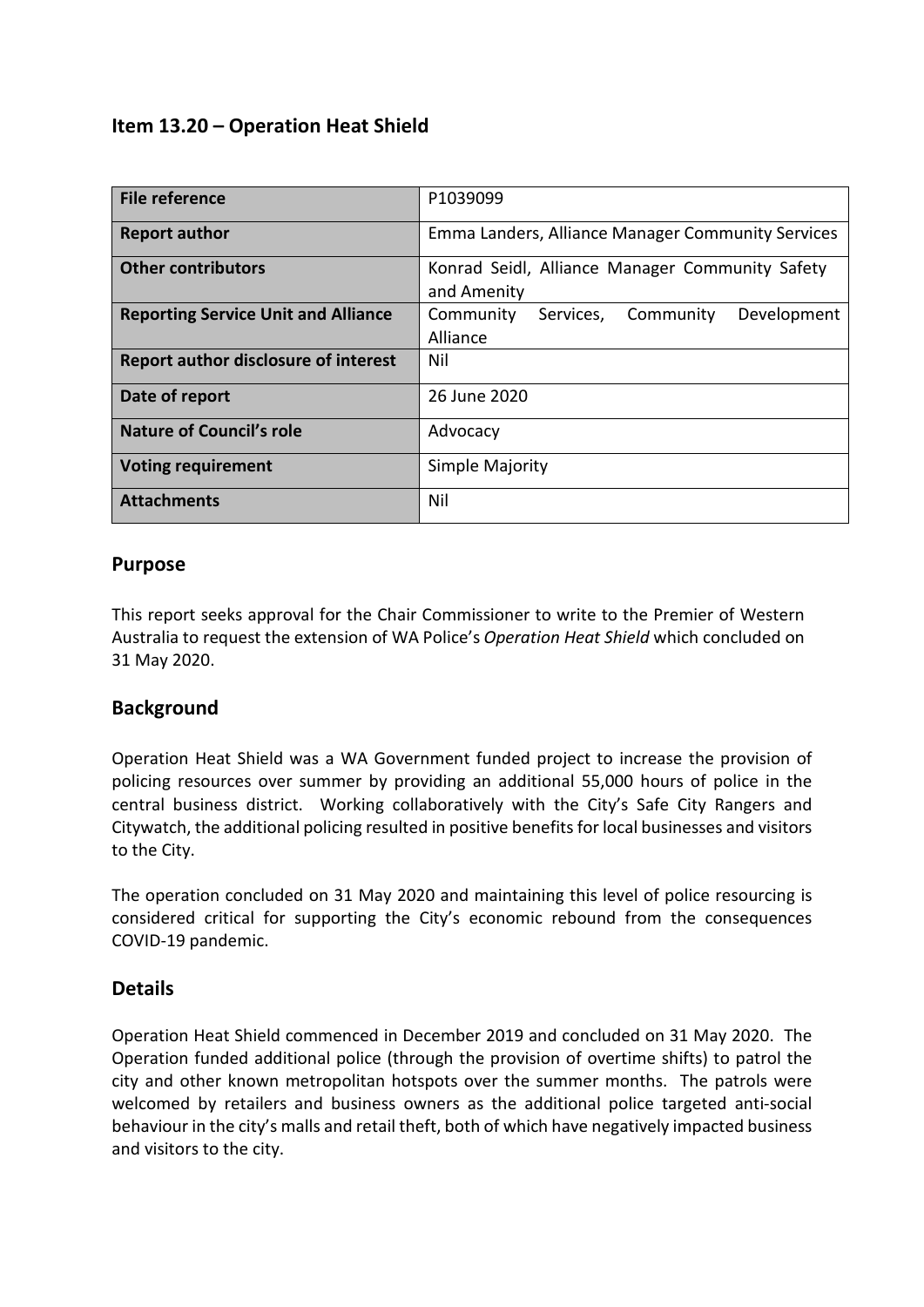In January (mid-operation) the Government of Western Australia released a media statement highlighting the positive response from retailers about the highly visible police presence. The media release references some positive results compared to the previous quarter (October to December) which included 53 more offenders apprehended and an increase in 134 apprehensions for retail theft related offences.

The Operation has highlighted the effectiveness of additional police and the City has received feedback from the local business community about the benefits of the additional policing, noting that crime and anti-social behaviour has increased since Operational Heat Shield ceased at the end of May.

## **Stakeholder engagement**

Stakeholders were engaged as part of the City's COVID-19 Recovery and Rebound Project. At a City Amenity Advisory Committee workshop the value of the additional police resourcing during Operational Heat Shield and the importance of continuing this level of policing, to support the City's economic recovery was acknowledged. The Committee requested a letter be sent to the Premier as an urgent priority to advocate for additional funding to be allocated to the extension of Operation Heat Shield within the city.

## **Strategic alignment**

#### Strategic Community Plan

This item addresses the community's vision for the future and is aligned with all the Aspirations of our Strategic Community Plan 2019 – 2029.

| Aspiration:                 | People                                                                                     |
|-----------------------------|--------------------------------------------------------------------------------------------|
| <b>Strategic Objective:</b> | 1.1 Safe, clean and inviting public places that are well patronised<br>and enjoyed by all. |

## **Legal and statutory implications**

There are no legal or statutory implications related to this report.

#### Connection with mandates in the *City of Perth Act 2016*

 $8(1)(c)$  - to provide a safe, clean and aesthetic environment for the community, city workers, visitors and tourists